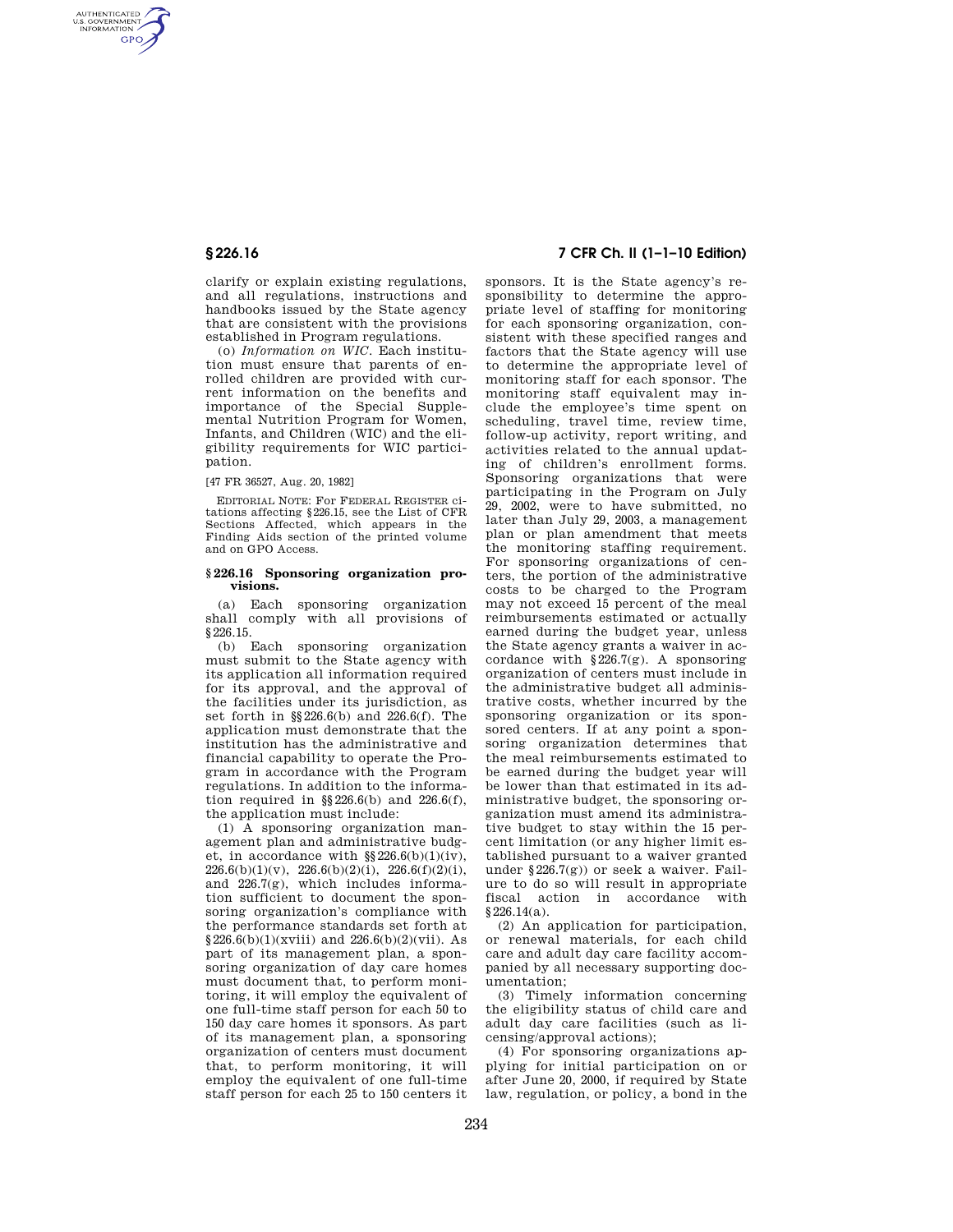## **Food and Nutrition Service, USDA § 226.16**

form prescribed by such law, regulation, or policy;

(5) A copy of the sponsoring organization's notice to parents, in a form and, to the maximum extent practicable, language easily understandable by the participant's parents or guardians. The notice must inform them of their facility's participation in CACFP, the Program's benefits, the name and telephone number of the sponsoring organization, and the name and telephone number of the State agency responsible for administration of CACFP;

(6) If the sponsoring organization chooses to establish procedures for determining a day care home seriously deficient that supplement the procedures in paragraph (l) of this section, a copy of those supplemental procedures. If the State agency has made the sponsoring organization responsible for the administrative review of a proposed termination of a day care home's agreement for cause, pursuant to  $§226.6(1)(1)$ , a copy of the sponsoring organization's administrative review procedures. The sponsoring organization's supplemental serious deficiency and administrative review procedures must comply with paragraph (l) of this section and §226.6(l);

(7) A copy of their outside employment policy. The policy must restrict other employment by employees that interferes with an employee's performance of Program-related duties and responsibilities, including outside employment that constitutes a real or apparent conflict of interest; and

(8) For sponsoring organizations of day care homes, the name, mailing address, and date of birth of each provider.

(c) Each sponsoring organization shall accept final administrative and financial responsibility for food service operations in all child care and adult day care facilities under its jurisdiction.

(d) Each sponsoring organization must provide adequate supervisory and operational personnel for the effective management and monitoring of the program at all facilities it sponsors. Each sponsoring organization must employ monitoring staff sufficient to meet the requirements of paragraph

 $(b)(1)$  of this section. At a minimum, Program assistance must include:

(1) Pre-approval visits to each child care and adult day care facility for which application is made to discuss Program benefits and verify that the proposed food service does not exceed the capability of the child care facility;

(2) Training on Program duties and responsibilities to key staff from all sponsored facilities prior to the beginning of Program operations. At a minimum, such training must include instruction, appropriate to the level of staff experience and duties, on the Program's meal patterns, meal counts, claims submission and review procedures, recordkeeping requirements, and reimbursement system. Attendance by key staff, as defined by the State agency, is mandatory;

(3) Additional mandatory training sessions for key staff from all sponsored child care and adult day care facilities not less frequently than annually. At a minimum, such training must include instruction, appropriate to the level of staff experience and duties, on the Program's meal patterns, meal counts, claims submission and review procedures, recordkeeping requirements, and reimbursement system. Attendance by key staff, as defined by the State agency, is mandatory;

(4)(i) *Review elements.* Reviews that assess whether the facility has corrected problems noted on the previous review(s), a reconciliation of the facility's meal counts with enrollment and attendance records for a five-day period, as specified in paragraph  $(d)(4)(ii)$ of this section, and an assessment of the facility's compliance with the Program requirements pertaining to:

(A) The meal pattern;

- (B) Licensing or approval;
- (C) Attendance at training;

(D) Meal counts;

(E) Menu and meal records; and

(F) The annual updating and content of enrollment forms (if the facility is required to have enrollment forms on file, as specified in  $\S$ 226.15(e)(2) and 226.15(e)(3)).

(ii) *Reconciliation of meal counts.* Reviews must examine the meal counts recorded by the facility for five consecutive days during the current and/or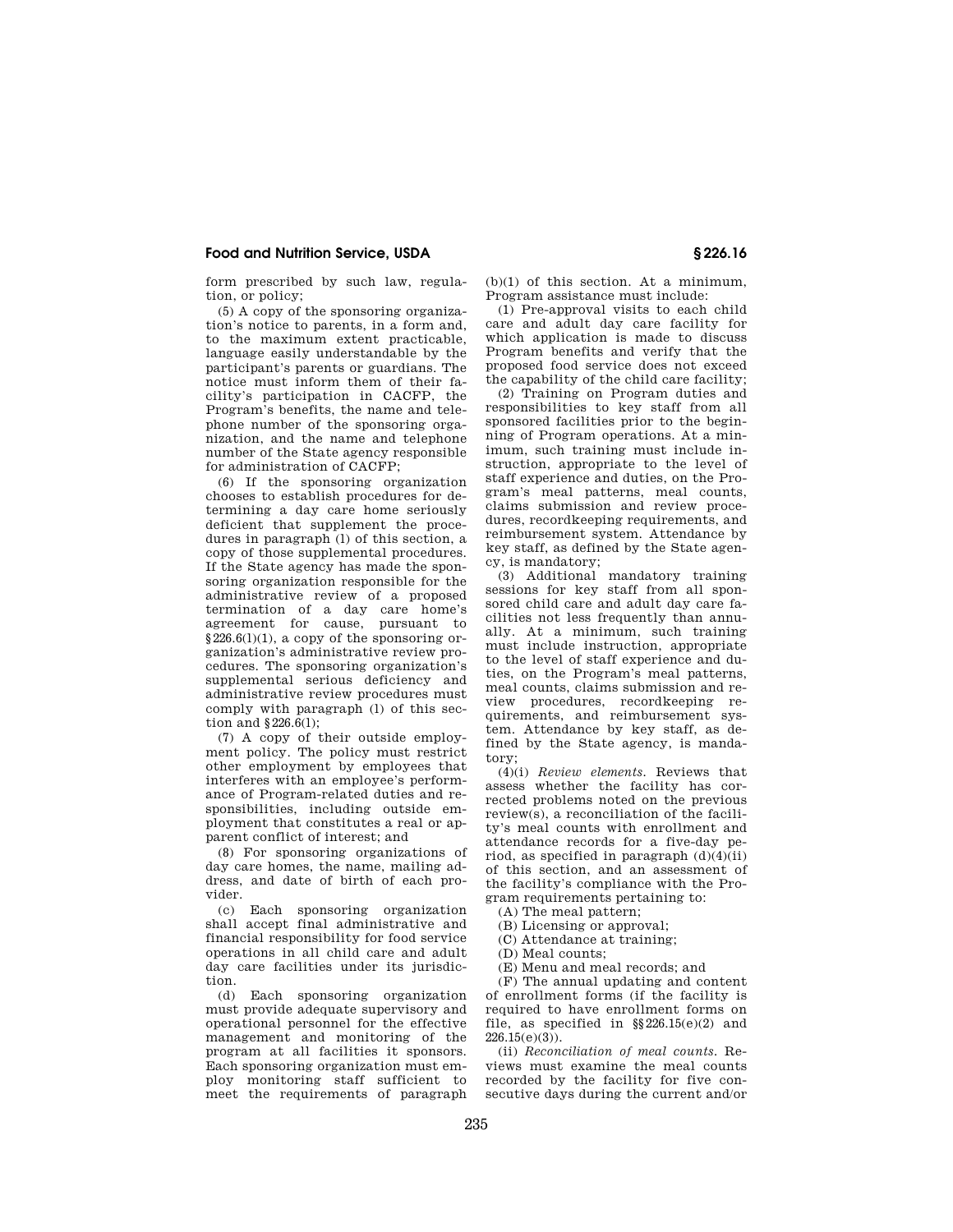prior claiming period. For each day examined, reviewers must use enrollment and/or attendance records to determine the number of children in care during each meal service and attempt to reconcile those numbers to the numbers of breakfasts, lunches, suppers, and/or snacks recorded in the facility's meal count for that day. Based on that comparison, reviewers must determine whether the meal counts were accurate. If there is a discrepancy between the number of children enrolled or in attendance on the day of review and prior meal counting patterns, the reviewer must attempt to reconcile the difference and determine whether the establishment of an overclaim is necessary.

(iii) *Frequency and type of required facility reviews.* Sponsoring organizations must review each facility three times each year, except as described in paragraph (d)(4)(iv) of this section. In addition:

(A) At least two of the three reviews must be unannounced;

(B) At least one unannounced review must include observation of a meal service;

(C) At least one review must be made during each new facility's first four weeks of Program operations; and

(D) Not more than six months may elapse between reviews.

(iv) *Averaging of required reviews.* If a sponsoring organization conducts two unannounced reviews of a facility in a year and finds no serious deficiencies (as described in paragraph  $(l)(2)$  of this section, regardless of the type of facility), the sponsoring organization may choose not to conduct a third review of the facility that year, provided that the sponsoring organization conducts an average of three reviews of all of its facilities that year. When the sponsoring organization uses this averaging provision, and a specific facility receives two reviews in one review year, its first review in the next review year must occur no more than nine months after the previous review. Sponsoring organizations may not review a sponsored facility fewer than three times per year if the facility has submitted a block claim during the year.

(v) *Follow-up reviews.* If, in conducting a facility review, a sponsoring

**§ 226.16 7 CFR Ch. II (1–1–10 Edition)** 

organization detects one or more serious deficiency, the next review of that facility must be unannounced. Serious deficiencies are those described at paragraph  $(1)(2)$  of this section, regardless of the type of facility.

(vi) *Notification of unannounced reviews.* Sponsoring organizations of centers must provide each center with written notification of the right of the sponsoring organization, the State agency, the Department, and other State and Federal officials to make announced or unannounced reviews of its operations during the center's normal hours of operation, and must also notify sponsored centers that anyone making such reviews must show photo identification that demonstrates that they are employees of one of these entities. For sponsored centers participating on July 29, 2002, the sponsoring organization was to have provided this notice no later than August 29, 2002. For sponsored centers that are approved after July 29, 2002, the sponsoring organization must provide the notice before meal service under the Program begins. Sponsoring organizations must provide day care homes notification of unannounced visits in accordance with  $\S 226.18(b)(1)$ .

(vii) *Other requirements pertaining to unannounced reviews.* Unannounced reviews must be made only during the facility's normal hours of operation, and monitors making such reviews must show photo identification that demonstrates that they are employees of the sponsoring organization, the State agency, the Department, or other State and Federal agencies authorized to audit or investigate Program operations.

(viii) *Imminent threat to health or safety.* Sponsoring organizations that discover in a facility conduct or conditions that pose an imminent threat to the health or safety of participating children or the public, must immediately notify the appropriate State or local licensing or health authorities and take action that is consistent with the recommendations and requirements of those authorities.

(5) For sponsoring organizations, as part of their monitoring of facilities, compliance with the household contact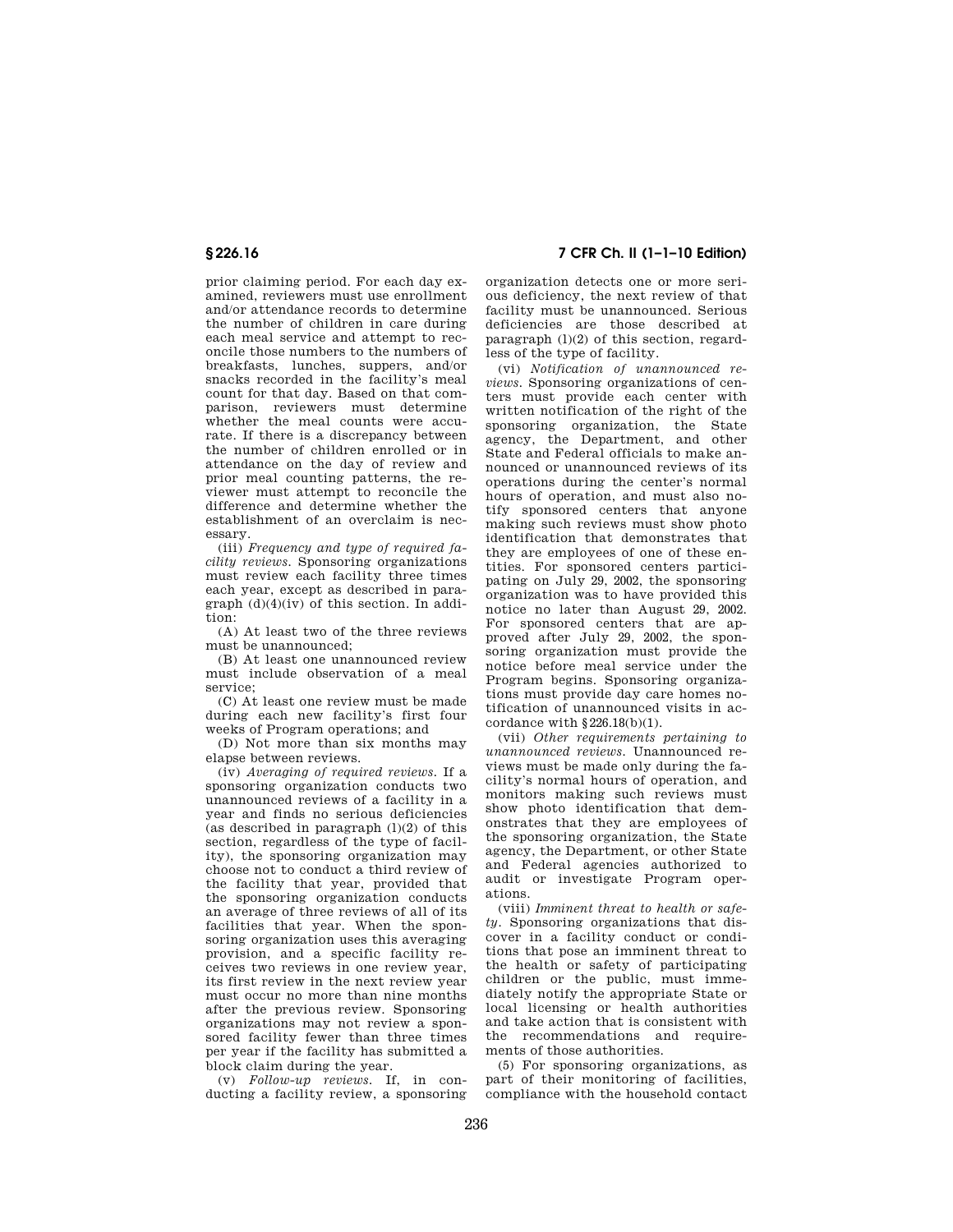# **Food and Nutrition Service, USDA § 226.16**

requirements established pursuant to  $§226.6(m)(5)$  of this part.

(e) Each sponsoring organization shall comply with the recordkeeping requirements established in §§226.10(d) and 226.15(e) and any recordkeeping requirements established by the State agency in order to justify the administrative payments made in accordance with §226.12(a). Failure to maintain such records shall be grounds for the denial of reimbursement.

(f) The State agency may require a sponsoring organization to enter into separate agreements for the administration of separate types of facilities (child care centers, day care homes, adult day care centers, emergency shelters, at-risk afterschool care centers, and outside-school-hours care centers). However, if a school food authority provides child care and is applying to participate in the Program, the State agency must enter into a single permanent agreement, as specified in  $§226.6(b)(4)(ii)(A).$ 

(g) Each sponsoring organization electing to receive advance payments of program funds for day care homes shall disburse the full amount of such payments within five working days of receipt from the State agency. If the sponsor requests the full operating advance to which it is entitled, the advances to day care homes shall be the full amount which the sponsor expects the home to earn based on the number of meals projected to be served to enrolled children during the period covered by the advance multiplied by the applicable payment rate as specified in §226.13(c). If a sponsor elects to receive only a part of the operating advance to which it is entitled, or if the full operating advance is insufficient to provide a full advance to each home, the advance shall be disbursed to its homes in a manner and an amount the sponsor deems appropriate. Each sponsor shall disburse any reimbursement payments for food service due to each day care home within five working days of receipt from the State agency. Such payment shall be based on the number of meals served to enrolled children at each day care home, less any payments advanced to such home. However, the sponsoring organization may withhold from Program payments to each home

an amount equal to food service operating costs incurred by the sponsoring organization in behalf of the home and with the home provider's written consent. If payments from the State agency are not sufficient to provide all day care homes under the sponsoring organization's jurisdiction with advance payments and reimbursement payments, available monies shall be used to provide all due reimbursement payments before advances are disbursed.

(h) Sponsoring organizations shall make payments of program funds to child care centers, adult day care centers, emergency shelters, at-risk afterschool care centers, or outside-schoolhours care centers within five working days of receipt from the State agency, on the basis of the management plan approved by the State agency, and may not exceed the Program costs documented at each facility during any fiscal year; except in those States where the State agency has chosen the option to implement a meals times rates payment system. In those States which implement this optional method of reimbursement, such disbursements may not exceed the rates times the number of meals documented at each facility during any fiscal year.

(i) Disbursements of advance payments may be withheld from child and adult day care facilities which fail to submit reports required by §226.15(e).

(j) A for-profit organization shall be eligible to serve as a sponsoring organization for for-profit centers which have the same legal identity as the organization, but shall not be eligible to sponsor for-profit centers which are legally distinct from the organization, day care homes, or public or private nonprofit centers.

(k) Before sponsoring organizations expend administrative funds to assist family day care homes in becoming licensed, they shall obtain the following information from each such home: a completed free and reduced price application which documents that the provider meets the Program's income standards; evidence of its application for licensing and official documentation of the defects that are impeding its licensing approval; and a completed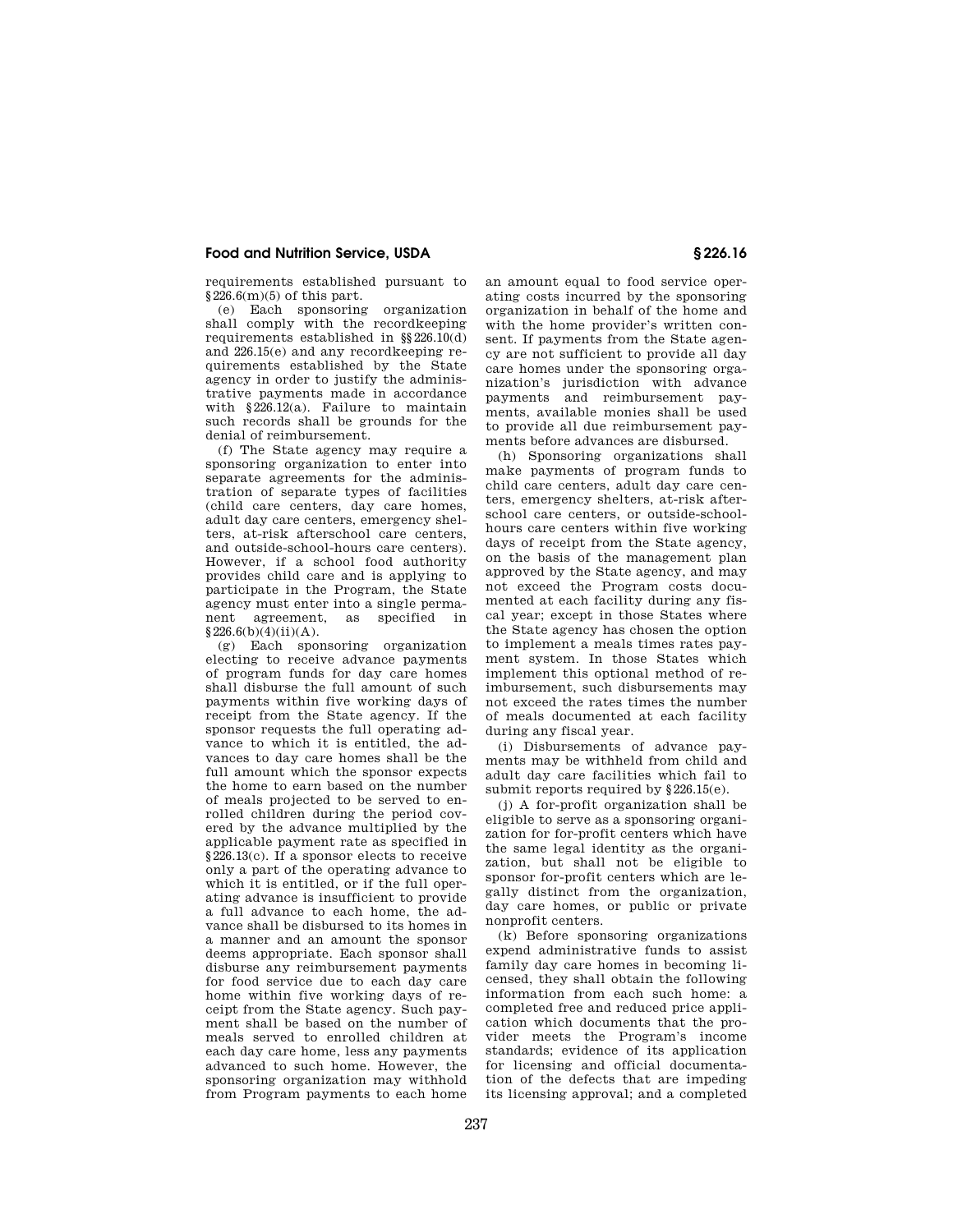CACFP application. These funding requests are limited to \$300 per home and are only available to each home once.

(l) *Termination of agreements for cause*—(1) *General.* The sponsoring organization must initiate action to terminate the agreement of a day care home for cause if the sponsoring organization determines the day care home has committed one or more serious deficiency listed in paragraph  $(l)(2)$  of this section.

(2) *List of serious deficiencies for day care homes.* Serious deficiencies for day care homes are:

(i) Submission of false information on the application;

(ii) Submission of false claims for reimbursement;<br>(iii) Simultaneous

(iii) Simultaneous participation under more than one sponsoring organization;

(iv) Non-compliance with the Program meal pattern;

(v) Failure to keep required records;

(vi) Conduct or conditions that threaten the health or safety of a child(ren) in care, or the public health or safety;

(vii) A determination that the day care home has been convicted of any activity that occurred during the past seven years and that indicated a lack of business integrity. A lack of business integrity includes fraud, antitrust violations, embezzlement, theft, forgery, bribery, falsification or destruction of records, making false statements, receiving stolen property, making false claims, obstruction of justice, or any other activity indicating a lack of business integrity as defined by the State agency, or the concealment of such a conviction;

(viii) Failure to participate in training; or

(ix) Any other circumstance related to non-performance under the sponsoring organization-day care home agreement, as specified by the sponsoring organization or the State agency.

(3) *Serious deficiency notification procedures.* If the sponsoring organization determines that a day care home has committed one or more serious deficiency listed in paragraph  $(l)(2)$  of this section, the sponsoring organization must use the following procedures to

# **§ 226.16 7 CFR Ch. II (1–1–10 Edition)**

provide the day care home notice of the serious deficiency(ies) and offer it an opportunity to take corrective action. However, if the serious deficiency(ies) constitutes an imminent threat to the health or safety of participants, or the day care home has engaged in activities that threaten the public health or safety, the sponsoring organization must follow the procedures in paragraph (l)(4) of this section instead of those in this paragraph  $(1)(3)$ .

(i) *Notice of serious deficiency.* The sponsoring organization must notify the day care home that it has been found to be seriously deficient. The sponsoring organization must provide a copy of the serious deficiency notice to the State agency. The notice must specify:

(A) The serious deficiency(ies);

(B) The actions to be taken by the day care home to correct the serious deficiency(ies);

(C) The time allotted to correct the serious deficiency(ies) (as soon as possible, but not to exceed 30 days);

(D) That the serious deficiency determination is not subject to administrative review.

(E) That failure to fully and permanently correct the serious deficiency(ies) within the allotted time will result in the institution's proposed termination of the day care home's agreement and the proposed disqualification of the day care home and its principals; and

(F) That the day care home's voluntary termination of its agreement with the institution after having been notified that it is seriously deficient will still result in the day care home's formal termination by the State institution and placement of the day care home and its principals on the National disqualified list.

(ii) *Successful corrective action.* If the day care home corrects the serious deficiency(ies) within the allotted time and to the sponsoring organization's satisfaction, the sponsoring organization must notify the day care home that it has rescinded its determination of serious deficiency. The sponsoring organization must also provide a copy of the notice to the State agency.

(iii) *Proposed termination of agreement and proposed disqualification.* If timely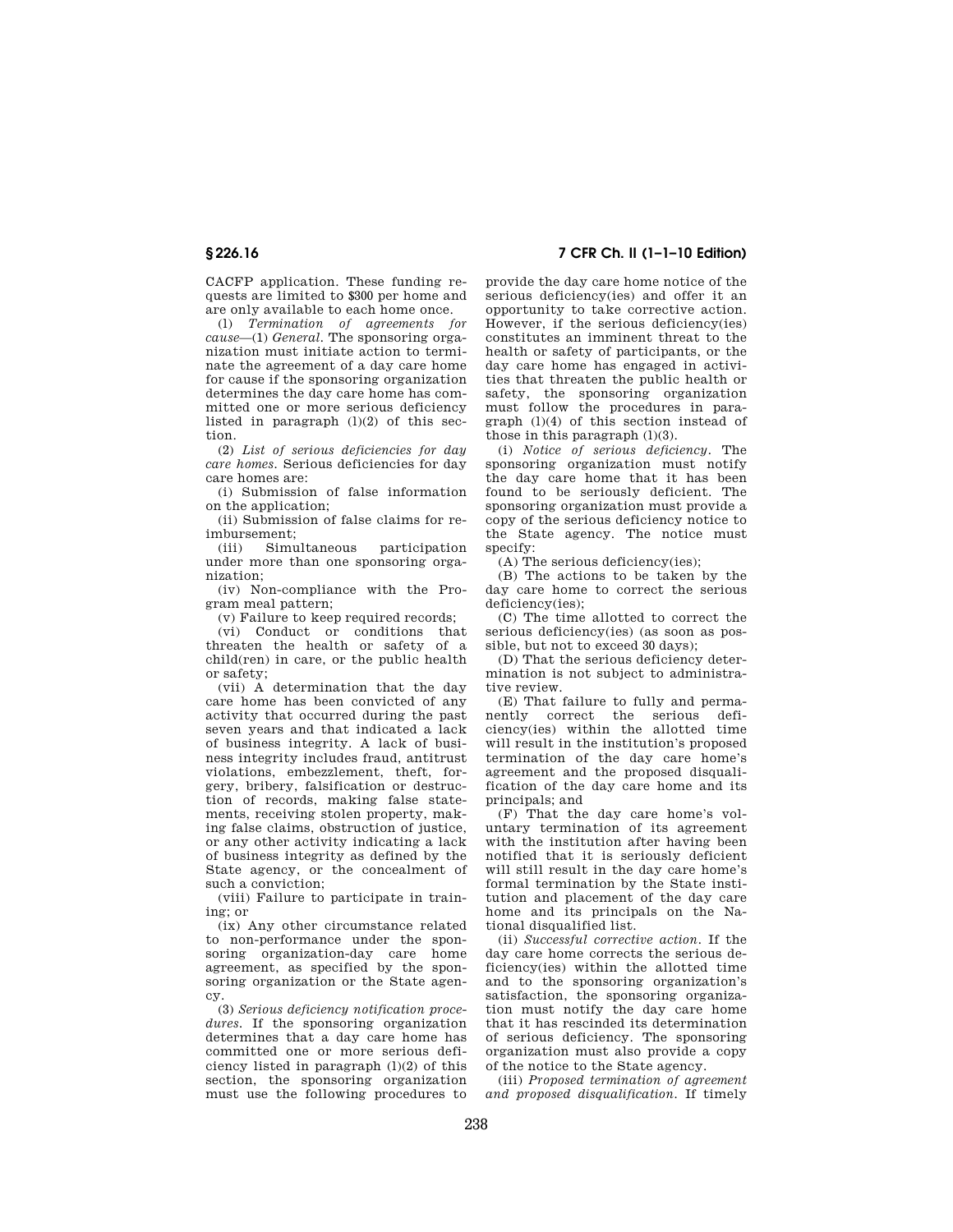# **Food and Nutrition Service, USDA § 226.16**

corrective action is not taken to fully and permanently correct the serious deficiency(ies) cited, the sponsoring organization must issue a notice proposing to terminate the day care home's agreement for cause. The notice must explain the day care home's opportunity for an administrative review of the proposed termination in accordance with §226.6(l). The sponsoring organization must provide a copy of the notice to the State agency. The notice must:

(A) Inform the day care home that it may continue to participate and receive Program reimbursement for eligible meals served until its administrative review is concluded;

(B) Inform the day care home that termination of the day care home's agreement will result in the day care home's termination for cause and disqualification; and

(C) State that if the day care home seeks to voluntarily terminate its agreement after receiving the notice of intent to terminate, the day care home will still be placed on the National disqualified list.

(iv) *Program payments.* The sponsoring organization must continue to pay any claims for reimbursement for eligible meals served until the serious deficiency(ies) is corrected or the day care home's agreement is terminated, including the period of any administrative review.

(v) *Agreement termination and disqualification.* The sponsoring organization must immediately terminate the day care home's agreement and disqualify the day care home when the administrative review official upholds the sponsoring organization's proposed termination and proposed disqualification, or when the day care home's opportunity to request an administrative review expires. At the same time the notice is issued, the sponsoring organization must provide a copy of the termination and disqualification letter to the State agency.

(4) *Suspension of participation for day care homes.* 

(i) *General.* If State or local health or licensing officials have cited a day care home for serious health or safety violations, the sponsoring organization must immediately suspend the home's CACFP participation prior to any formal action to revoke the home's licensure or approval. If the sponsoring organization determines that there is an imminent threat to the health or safety of participants at a day care home, or that the day care home has engaged in activities that threaten the public health or safety, and the licensing agency cannot make an immediate onsite visit, the sponsoring organization must immediately notify the appropriate State or local licensing and health authorities and take action that is consistent with the recommendations and requirements of those authorities. An imminent threat to the health or safety of participants and engaging in activities that threaten the public health or safety constitute serious deficiencies; however, the sponsoring organization must use the procedures in this paragraph (l)(4) (and not the procedures in paragraph  $(l)(3)$  of this section) to provide the day care home notice of the suspension of participation, serious deficiency, and proposed termination of the day care home's agreement.

(ii) *Notice of suspension, serious deficiency, and proposed termination.* The sponsoring organization must notify the day care home that its participation has been suspended, that the day care home has been determined seriously deficient, and that the sponsoring organization proposes to terminate the day care home's agreement for cause, and must provide a copy of the notice to the State agency. The notice must:

(A) Specify the serious deficiency(ies) found and the day care home's opportunity for an administrative review of the proposed termination in accordance with §226.6(l);

(B) State that participation (including all Program payments) will remain suspended until the administrative review is concluded;

(C) Inform the day care home that if the administrative review official overturns the suspension, the day care home may claim reimbursement for eligible meals served during the suspension;

(D) Inform the day care home that termination of the day care home's agreement will result in the placement